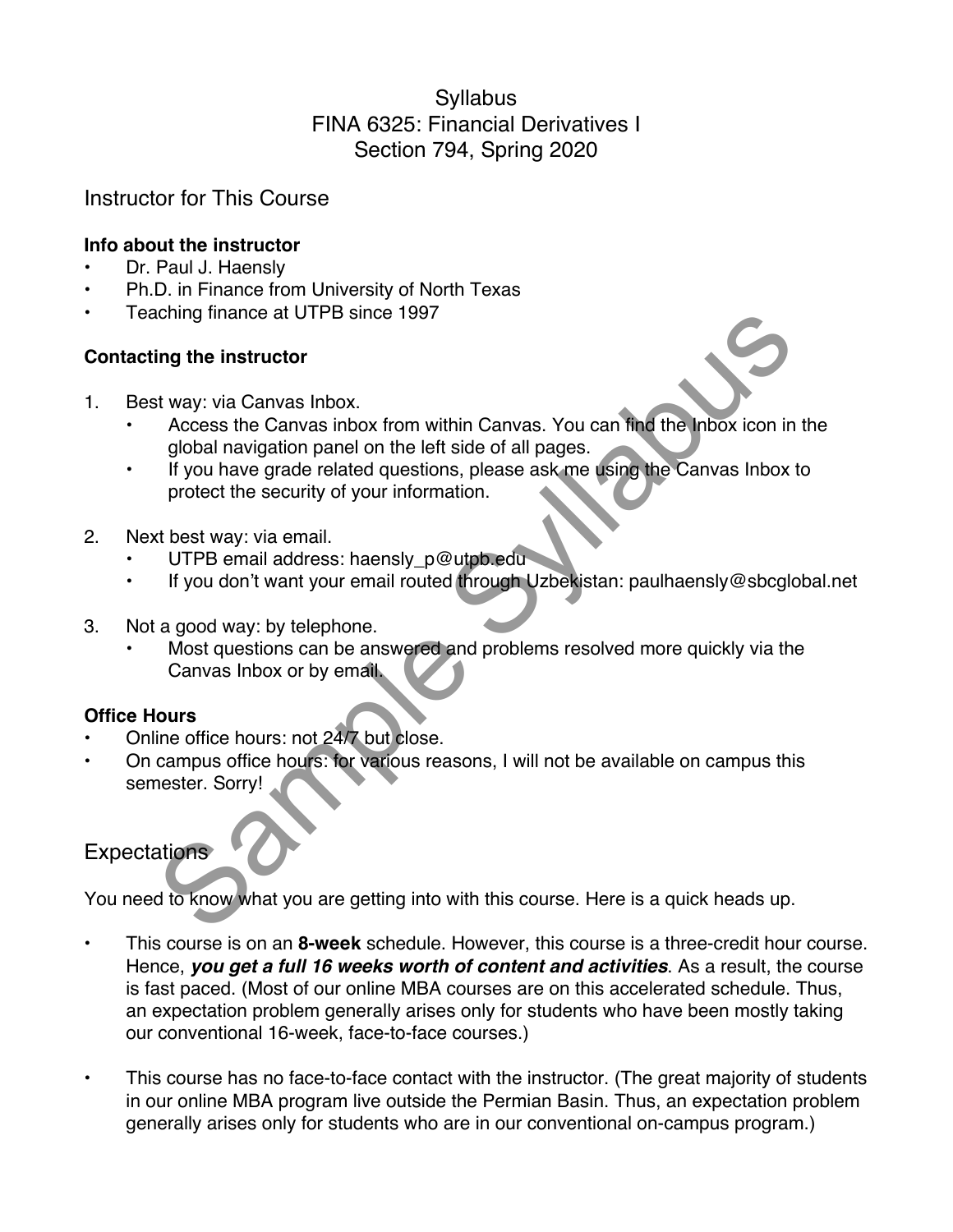- Due to the nature of this course–specifically, its fast pace and lack of face-to-face contact with the instructor–it is essential that you be strongly self-motivated and self-disciplined.
- You must be able to access this course online. Please see the section, "Access to the Course," later in this syllabus for more details.

# Course Objectives

#### **Catalog description**

Introduction to futures and forward contracts and their markets, including how these derivatives are created and traded. The course covers how businesses can use these contracts to hedge risk. Students are introduced to the principles of valuation and pricing for these securities and the mathematical models that apply. Swaps may be covered if time permits. Prerequisite: FINA 6320. description<br>
tion to futures and forward contracts and their markets, including how these deted and traded. The course covers how businesses can use these contracts to<br>
dents are introduced to the principles of valuation a

### **Course prerequisites**

- a) MBA Online course prerequisite: FINA 6320 (Financial Management). In particular, a solid understanding of discounted cash flow models (e.g., present value and future value models) is *essential*.
- b) Computer skills: working knowledge of the basics of Microsoft Excel and Word. I *may* require that selected computational assignments be submitted in Excel and any written assignments be submitted in Word. (At the time of this writing, however, I have no Excel or written assignments in the course.)
- c) Quantitative skills: math skills at the level of an undergraduate business calculus course and statistics skills at the level of an introductory course on statistical estimation and inference (including descriptive statistics, basics of probability distributions and random variables, sampling methods, statistical estimation, hypothesis testing, linear regression, and basic nonparametric statistics).

Prerequisites (b) and (c) are implicit in the program admissions requirements. But sometimes students either did not properly master these skills in the first place or let these skills get rusty. *Heads up: this course is more quantitative than most MBA courses.*

#### **General goals for the course**

- To learn about the characteristics of futures contracts and forward contracts.
- To learn how futures and forward contracts are created and how they are traded.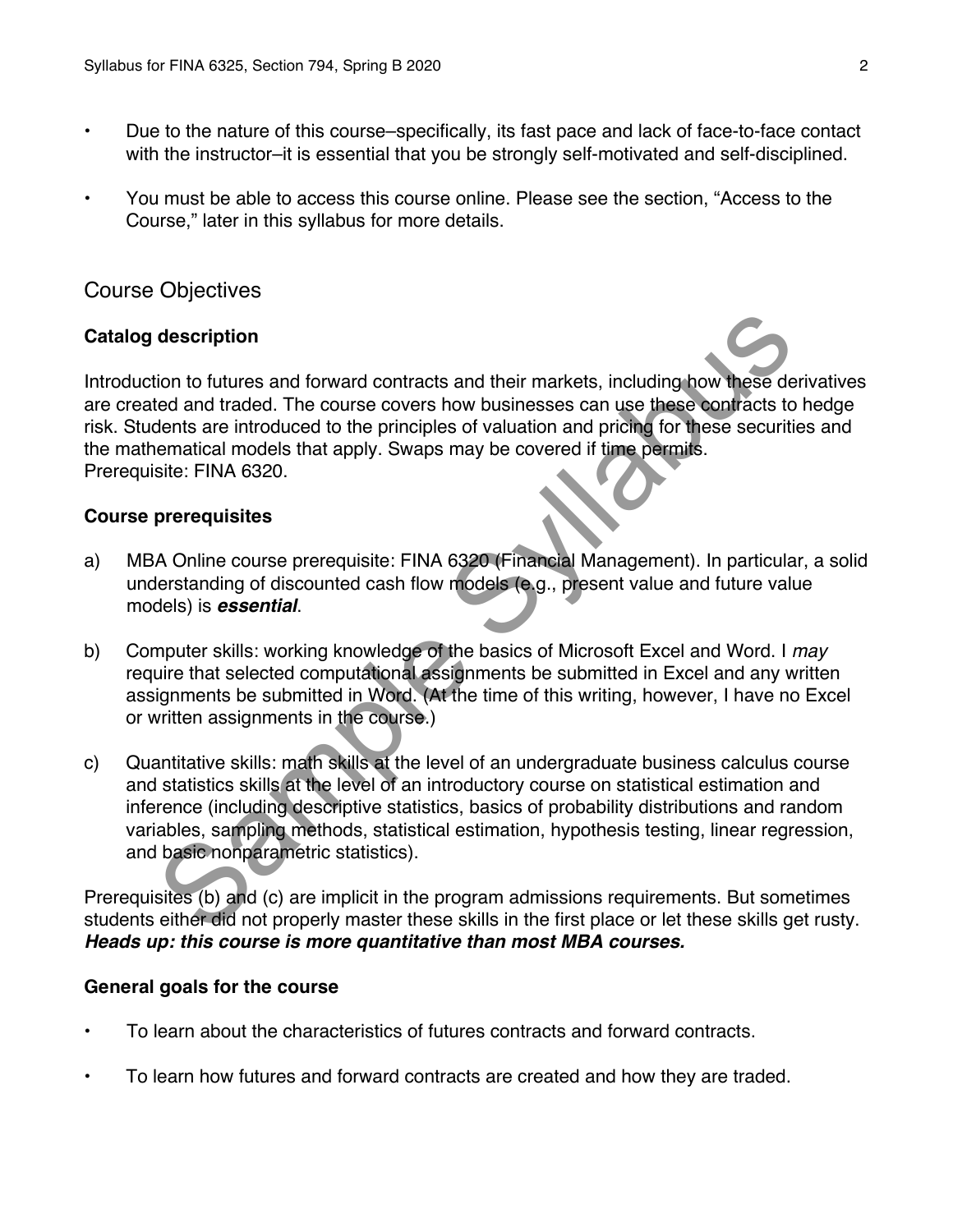• To understand the principles of futures **valuation and pricing**. Primary objectives: understand the mathematical models for valuation of futures and forward contracts, learn how to apply computational procedures in practice, and recognize the limitations of these methods.

### **Learning objectives for the course**

By the end of this course, you should be able to do the following.

- Describe the the fundamental features of the major types of futures contracts and explain how these contracts are created.
- Explain how these features determine the fundamental value of each contract and how this value is linked to prices in the spot markets for the underlying assets.
- Describe how prices for futures are determined by trading in the market, given their fundamental value. In particular, explain how arbitrage aligns the price of financial derivatives with their fundamental values.
- Find information about the features of a futures contract and the price of the underlying asset.
- Apply the appropriate mathematical model to estimate the fundamental value of the contract (and hence the price at which it should be trading).
- Explain how features of modern futures exchanges exchanges minimize the risk of default on these contracts.
- Compare the relative strengths and weaknesses of organized futures exchanges with their over-the-counter counterparts.

## **Major ideas in this course**

What do I hope you get from this course, and specifically from the material on valuation?

- **General knowledge of how hedging works**. As a manager (a generalist), you need to understand what the traders and quant jocks (the specialists) who work for you are doing. Or, more importantly, should *not* be doing. Otherwise, you may end up like the managers at Barings Bank. In 1995, an inadequately supervised trader named **Nick Leeson** in their Singapore office accumulated losses that eventually led to the insolvency of Barings. whose contracts are cleated.<br>
The metallical in the contract and clear the fundamental value of each contract and<br>
value is linked to prices in the spot markets for the underlying assets.<br>
Scribte how prices for futures ar
- **An appreciation for the complexity and risk involved in derivatives trading**.
- **General understanding of how futures and forward contracts work.** Mutual funds and exchange-traded funds in which you might invest may use financial derivatives. Many funds use financial derivatives for cash flow management. In some cases, such as a commodities exchange traded fund (ETF), the investment strategy may be based almost entirely on futures contracts. Your knowledge of financial derivatives will help you to better evaluate the risk and chances of success of these strategies in funds that you own.
- **An understanding of the role of arbitrageurs and speculators in futures and forward markets.** Futures and forward prices are not simply the result of chaotic trading by crazed speculators. Arbitrageurs and speculators are essential for these markets to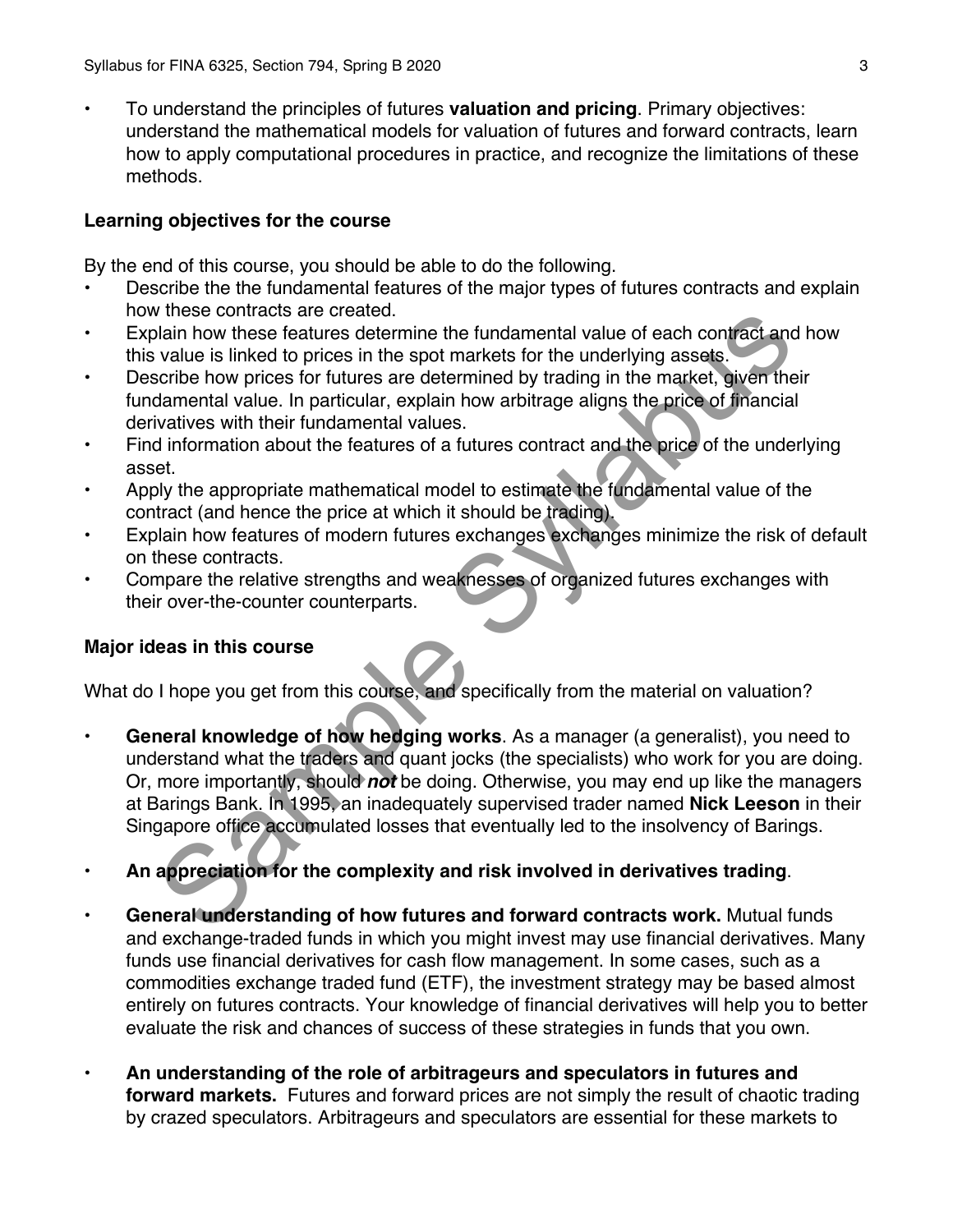function well. In fact, the valuation models that we study in this course are based on the principle that arbitrage trading aligns futures prices with their fair value in terms of spot prices, storage costs, and interest rates.

#### **Heads up: what this course does not cover**

- **I won't teach you how to make money playing the futures markets.** This course is not intended to be a training course in speculation. Because this course is offered as part of an MBA program, the intention is to help you as a manager to understand the key ideas rather than to teach you how to trade. The best way to learn how to trade is to go to work as a trader.
- **I won't teach you how to become a successful arbitrageur.** We spend a significant part of the course studying how arbitrage affects futures pricing in principle. This knowledge will give you a better appreciation for and understanding of pricing in these markets and may help you as a manager or individual investor but won't help you become a successful arbitrageur.

## Textbooks and Calculators

**Required textbook**: none. This course does not have any required textbooks. The online lectures form the primary content of this course, along with selected assigned readings from online sources.

#### **Computational tools**

- You will find it convenient to have a hand-held calculator. It can be as simple as a Texas Instruments BA II Plus. Your calculator app on your smart phone also will be more than adequate.
- I will discuss application of Microsoft Excel as needed, and you may find it to be a more convenient and accurate tool for many calculations. Microsoft offers free training courses in Excel and Word. I posted the link on the Syllabus page of our course. If you need to improve your proficiency in either Excel or Word, our technical support staff at UTPB recommends these training courses. As a tarter wind to teach you how to trade. The best way to elemn now to trade is<br>
As a state than to the course studying how arbitrage affects futures pricing in principle. This<br>
The course studying how arbitrage affects

#### **Optional textbooks**

- John C. Hull. *Fundamentals of Futures and Options Markets*, 8th ed. Upper Saddle River, NJ: Pearson/Prentice-Hall, 2013.
- John C. Hull. *Solutions Manual and Study Guide for Fundamentals of Futures and Options Markets*, 8th ed. Upper Saddle River, NJ: Pearson/Prentice-Hall, 2013.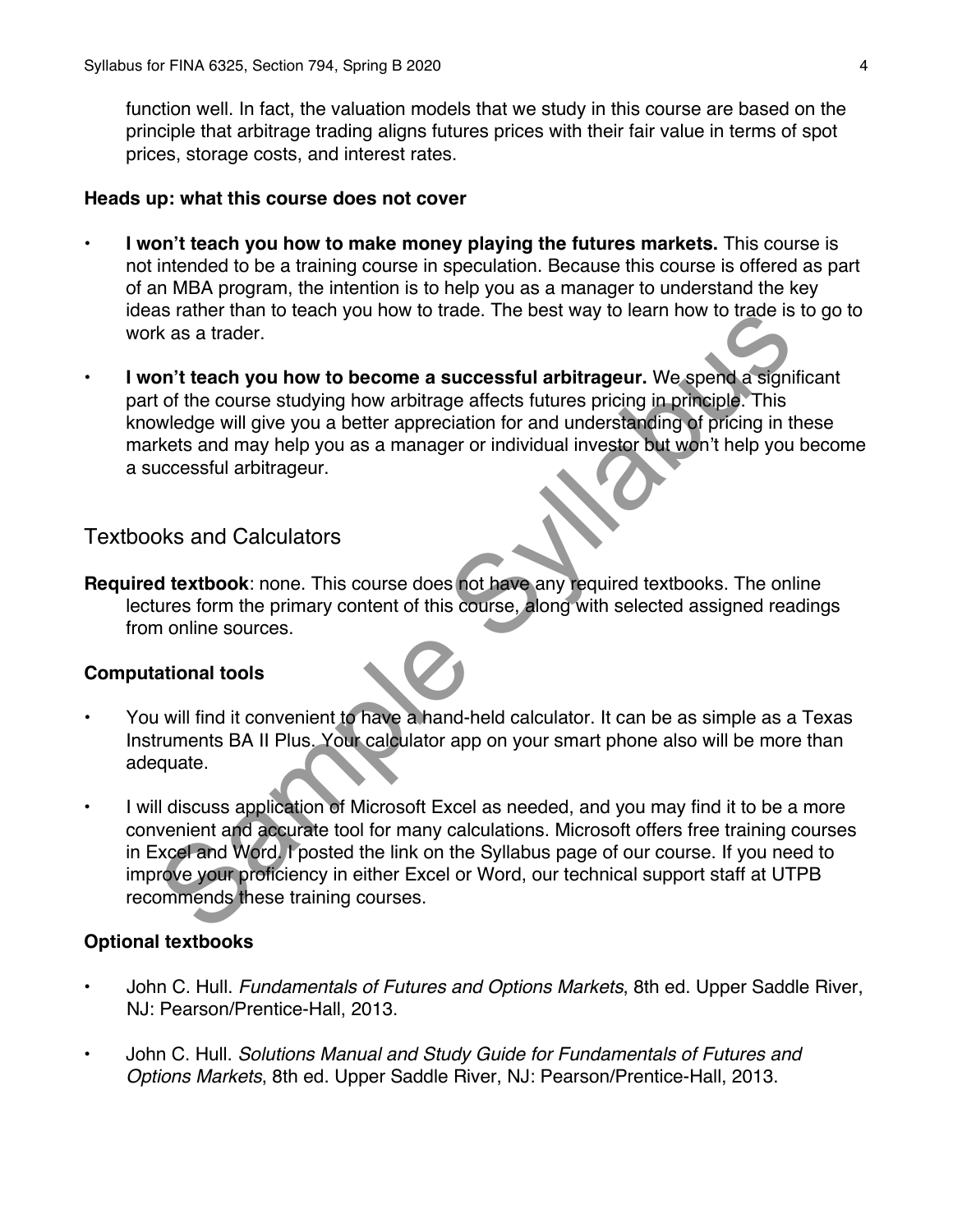- For about the last 20 years that I have been teaching financial derivatives at UTPB, I have used John C. Hull's introductory textbook. The course design and content parallels the initial chapters in recent editions of his textbook, and at one time the course was tightly integrated with the textbook. Thus, if you are looking for outside reading beyond what is in the course, then I recommend the 8th edition (details above) or a more recent edition. Throughout the course, I make occasional reference to information in the 8th edition of Hull's texbook. In addition, I make optional exercise assignments from the textbook that may help you understand the concepts and calculations better.
- If you would like to study a more advanced book, then I recommend John C. Hull's *Options, Futures, and Other Derivatives*.

## Access to the Course

### **Accessing this course online**

- You must have a computer, webcam, and a decent internet connection.
- This course is designed as an 8-week web-based class. Thus, you should be sufficiently comfortable in an online environment to handle basic web navigation and to upload and download assignments in Canvas. The introductory module in the course includes an introduction, "New to Canvas and Course Navigation." The Help button in the global navigation panel on the far left of pages in Canvas links you to additional resources about navigating and using Canvas. For the Course of the Course of the Course policies should be a reason of the Course of the Course of the Course of the Course of the Course of the Course of the Course is designed as an 8-week web-based class. Thus, you s
- This course is not designed for hand-held devices. The best environment for viewing and participating in this course is a desktop or laptop computer. For technical requirements for using Canvas, go to the Canvas Technical Requirements page (link on the Syllabus page in this course; URL: https://www.utpb.edu/academics/online-learning/reachcenter/technical-requirements).
- You are responsible for your access to the internet and this course in Canvas. *I do not make exceptions to course policies should you have problems with your internet access or browser* unless the problem is with the network itself or Canvas. If you have difficulty with your internet access or browser, then you should delay taking this course online or take it in a face-to-face setting instead.

#### **Technical support**

- This course is offered through Canvas. For help on using Canvas, locate the Help icon at the bottom of the global navigation menu on the left-hand side of every page in Canvas.
- Also, on the Syllabus page, you will find links to the UTPB Technical Requirements page which includes information about accessing and using Canvas.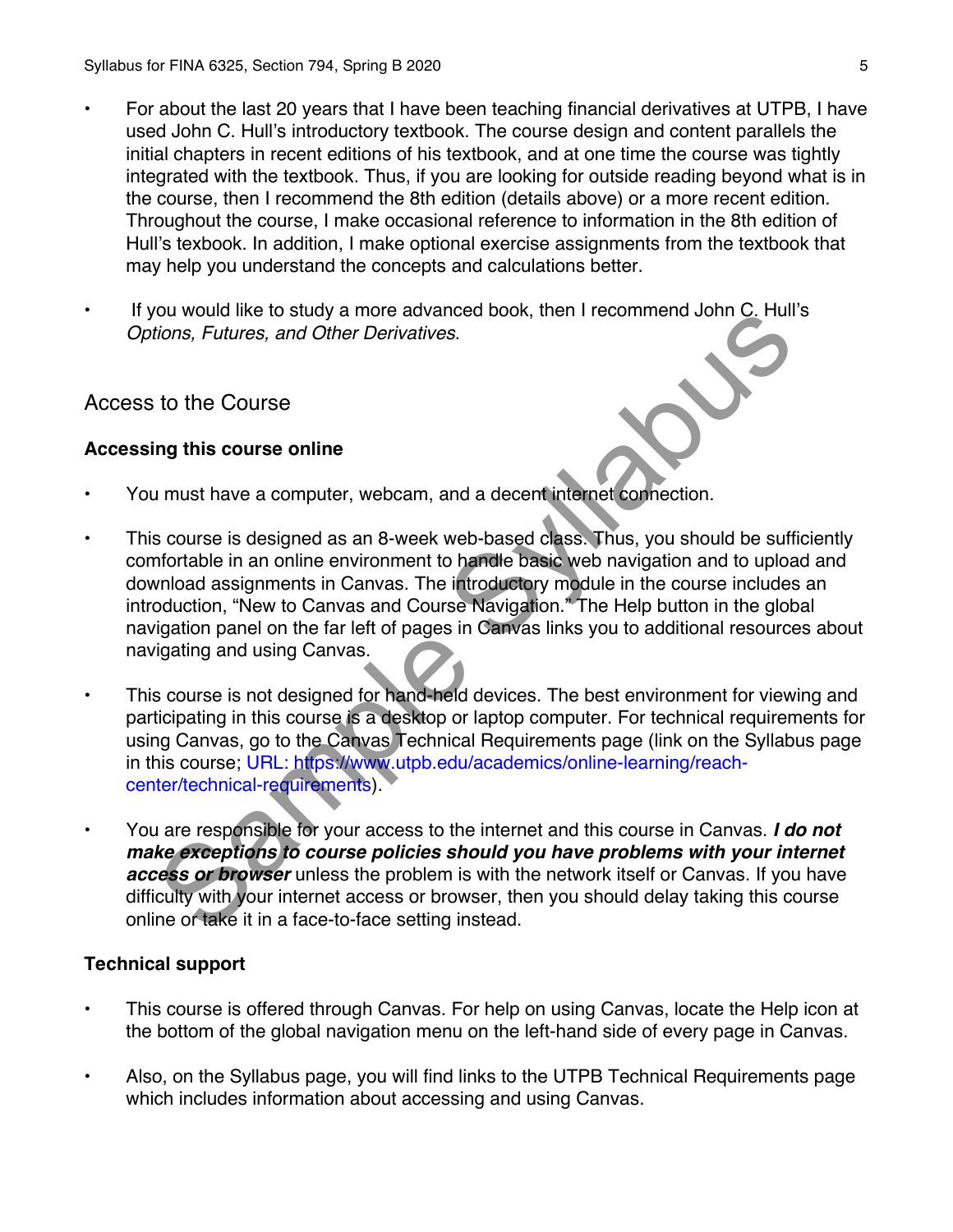### **Rules for communicating**

In this course, we most likely will communicate either through a course forum or by email. Please follow these five rules.

- 1. Be courteous, respectful, and professional in your course communications.
- 2. Use language appropriate to the classroom setting. Also, keep in mind that in this day and age, many people are hypersensitive to a variety of slights, whether real or imagined. Try to make only one person mad at a time.
- 3. Identify yourself. In Canvas, the internal messaging system (Inbox) identifies the writer automatically. In email, please sign your name at the end of your message so we don't have to guess who you are.
- 4. Enter a suitably descriptive subject in the subject line. This courtesy helps the reader know what you plan to discuss or ask about.
- 5. Write clearly and concisely, and spell everything out. Text message shorthand usually is inappropriate in this course. Please limit your use of acronyms to ones appropriate for this course, e.g., CAPM for Capital Asset Pricing Model.

### **Accommodations for students with disabilities**

The University of Texas of the Permian Basin in compliance with the Americans with Disabilities Act and Section 504 of the Rehabilitation Act provides "reasonable accommodations" to students with disabilities. Any student with a disability who is requesting an accommodation for this course must provide the instructor with official documentation in the form of a letter from the ADA Officer for Students. Only those students who have officially documented a need for an accommodation will have their request honored. (Adapted from UTSA ADA syllabus statement.) omatically. In leading please sign your name at the end of your message so we<br>be to guess who you are.<br>The cause who you are.<br>The area suitably descriptive subject in the subject line. This courtesy helps the real<br>are a su

- ADA Officer for Students: Mr. Paul Leverington
- Address: Mesa Building 4243/4901 E. University, Odessa, Texas 79762
- Voice Telephone: 432-552-4696
- Email: ada@utpb.edu

Pacing and Organization of This Course

- This course is self-paced. You may submit work for credit up through the last day of the semester except as noted in this syllabus.
- To provide you guidance on how to pace your activities, I set up "due dates" in Canvas for each activity. You can find these due dates on the Syllabus page in the course and with the instructions for each graded activity. A "due date" is when I recommend that you complete the activity. However, all graded activities remain open until the end of the semester. There is no penalty for completing a quiz or homework assignment after its due date provided that you complete it by the end of the semester.
- A self-paced course has one big disadvantage compared to a course with due dates spread over the semester: you don't have a formal set of staggered deadlines to motivate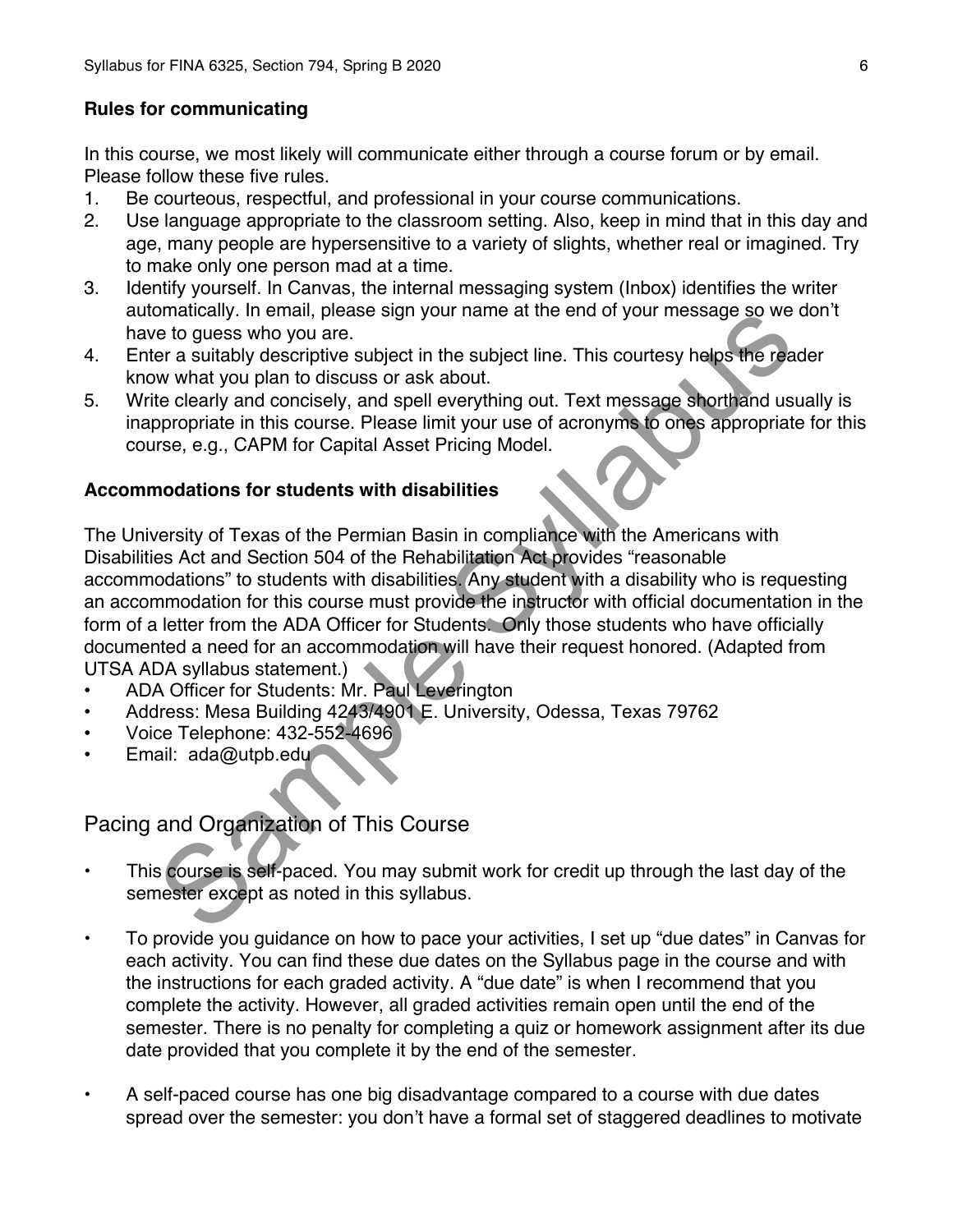you to keep up. *A warning: the content of this course cannot mastered in one week. If you procrastinate, then you are at great risk of failing this course.* I almost never grant incompletes in the courses I teach, and under NO circumstance will I consider an incomplete for any student who has not kept up completely with the course.

• I organized the course content into five modules. Please see the last section of the syllabus for details. Each module includes two or three lectures. Each lecture is accompanied by various activities such as required readings, optional readings and exercises, discussion forums, quizzes, and homework assignments.

# Course Activities

### **Online lectures and other reading assignments**

- Prior to starting the graded activities in a given module, I strongly recommend that you first work through the online lecture and reading assignments. Links to required readings are either given on the "Read first" page of each module or are embedded in the lecture. Required readings are an integral part of the course and will be covered by graded activities.
- Some lectures include companion Excel workbooks. At several points in the online lectures, I direct you to examples in their companion workbooks. Generally, you need to carry out a series of calculations as instructed in the lecture. The links to these workbooks are embedded directly in the online lecture. Download the Excel workbook to your computer. Then open the workbook in a window separate from your browser so that you can switch back and forth between the lecture and its companion workbook.

# **Exercises for learning and review (optional)**

Should you desire study material beyond the lectures and required readings, I identify optional exercises from the end-of-chapter problems in the optional textbook by John Hull. You can find this information in the "Read first" pages for each module. The purpose of these exercises is to help you understand the lesson better and to prepare for the graded activities in the lesson. The solution keys to end-of-chapter problems in Hull's textbook are in the *Solutions Manual and Study Guide for Fundamentals of Futures and Options Markets*. Activities<br>
activities<br>
activities and other reading assignments<br>
work through the online lecture and reading assignments<br>
work through the online lecture and reading assignments<br>
this view defined in the limit of the lect

#### **Quizzes**

Many of the lectures are accompanied by a graded Quiz that focuses on basic concepts. Questions generally are conceptual, but some may require simple calculations that can be accomplished with a handheld calculator.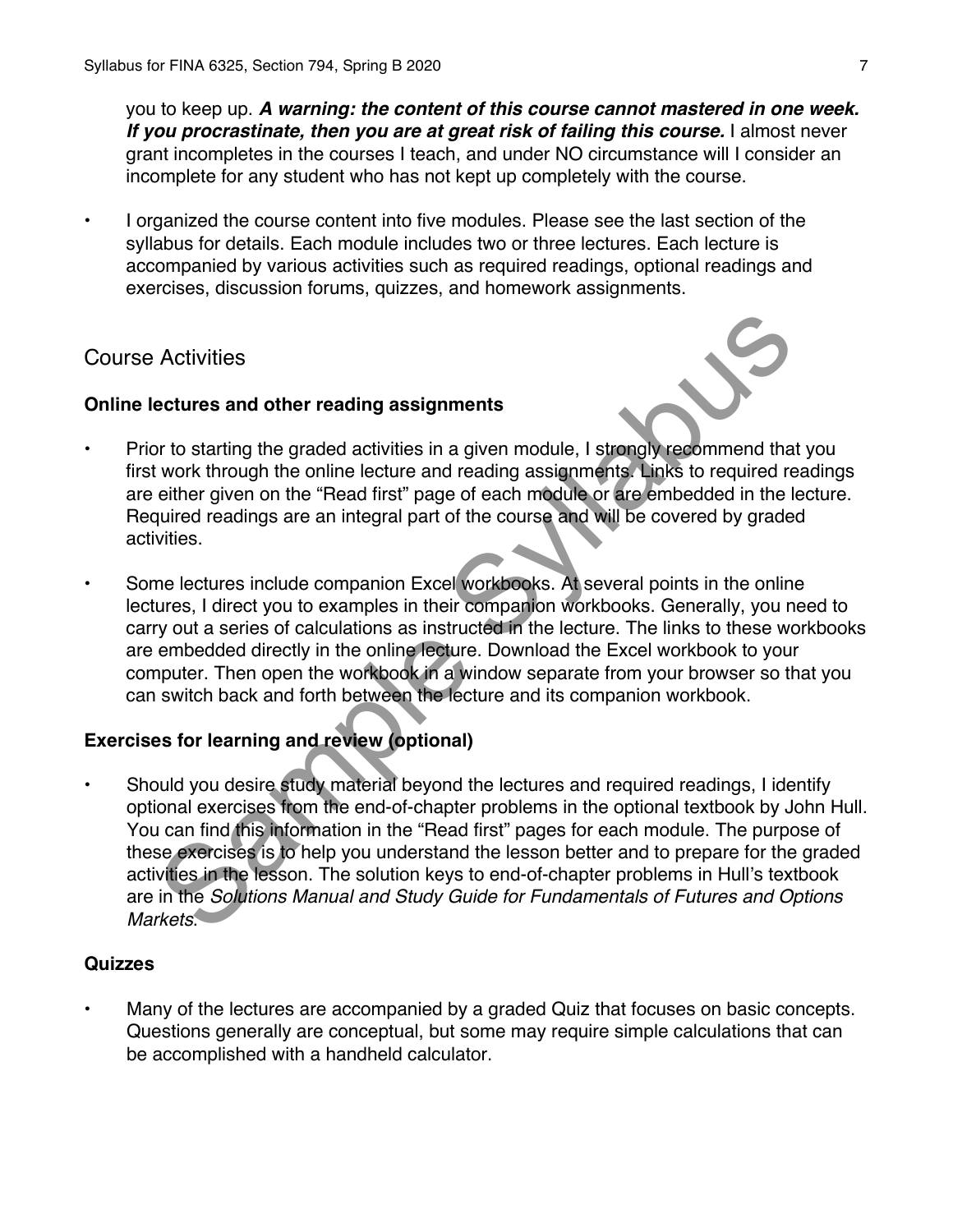- The format is primarily multiple-choice, *i.e.*, you select the best answer from the list that is given. However, I sometimes include questions that have more than one correct answer. I will let you know if more than one answer may be correct; you must select all of the correct answers and none of the incorrect answers to earn full credit. (Partial credit is possible for this type of question.) Occasionally I also include true/false questions.
- Quizzes are timed. I list the time allowed in the Quiz instructions in Canvas.
- Procedures for each quiz are essentially the same from quiz to quiz. However, I post these instructions with every quiz for your convenience.
- As part of the University policy on student authentication, you must take each quiz using LockDown Browser and Respondus Monitor. Please see the Student Authentication section below for more details.
- Each quiz is graded by Canvas automatically and immediately once you click "Submit." You may view your answers after you submit the quiz. Canvas will tell you whether you answered each question correctly or not.
- However, because the course is self-paced, I generally do not provide the correct answers in the interest of fairness to students who have already completed the quiz. If you wish to know the correct answer for a question that you missed, you may contact me directly; I will be happy to direct you to the course materials where you can find the correct answer. be instructions with every quiz tor your convenience.<br>
part of the University policy on student authentication, you must take each quis<br>
KDown Browser and Respondus Monitor. Please see the Student Authenticati<br>
the quiz is
- You may take a quiz up to three times. *Your final score is the one you receive for your last attempt*.
- **Quizzes are NOT a group activity**. I expect you to take each quiz on your own. This requirement is part of my policy on Academic Honesty; please see below for more details on this policy.

#### **Homework**

- Every lecture is accompanied by a graded Homework assignment. Each focuses on problem solving. Problems usually require computations. Some calculations may be best handled by setting them up in Excel. Usually, you can find one or more related examples in the lecture that illustrate the steps required.
- Many homework problems are quantitative problems for which you type in a numerical answer. Others are multiple choice where you must carry out a calculation and then chose the best answer.
- Homework assignments are NOT timed.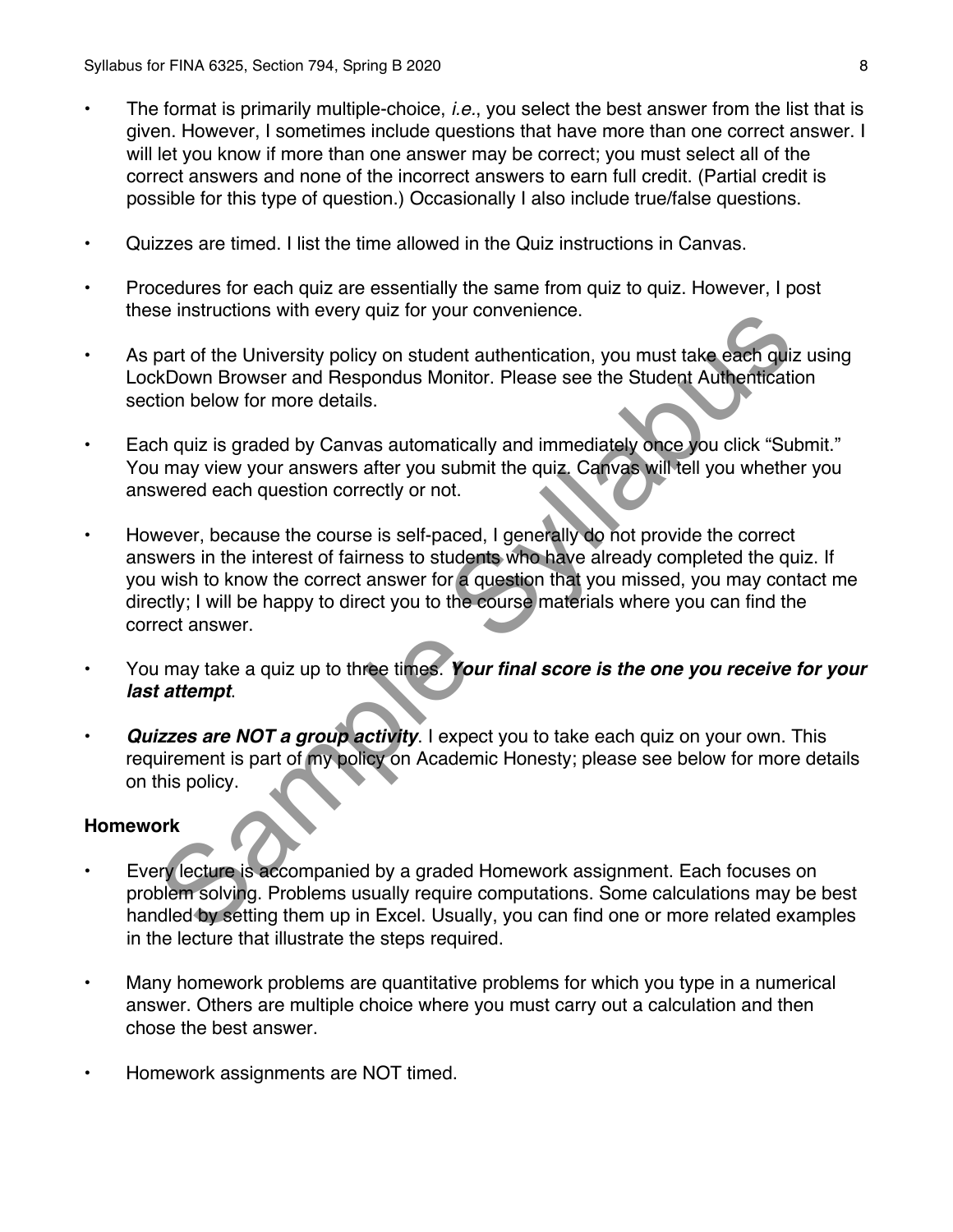- Procedures for each homework are essentially the same from homework to homework. However, I post these instructions with every homework for your convenience.
- Each homework is graded by Canvas automatically and immediately once you click "Submit." However, you may navigate away from a homework assignment in progress and return later to continue working on it. (Just make sure that you don't click "Submit" until you are ready to have your work graded.) Before navigating away from a homework in progress, verify at the bottom of the page that your work has been saved; Canvas displays a message to the right of the "Submit" button indicating time of the last save.
- After you submit a homework, Canvas shows you which questions that you got correct and incorrect *and also displays the correct answer*. However, be aware that when you make a second or third attempt, the specific numerical values for the problems usually change. Thus, I strongly recommend that before you make a second or third attempt, you try to figure out why you did not get the right answer and what the correct procedure is for solving the problem. by the moment and a homework, Canvas shows you which questions that you got concepted incorrect **and also displays the correct answer**. However, be aware that will a signal in correct answer. However, be aware that will al
- You may submit a homework assignment up to three times. *Your final score is the one that you receive for your most recent attempt.*
- I expect you to complete each Homework assignment yourself. However, my policy concerning discussion of Homework with other students differs from my policy concerning Quizzes. In a nutshell, you may discuss Homework problems with other students *provided that you do so via the discussion forums that I set up for the module in which the homework is assigned*.

#### **Discussion forums**

- Each module will have a discussion forum. My general objective is to provide a common place for us to informally exchange ideas and raise questions about the topics in this course, including questions that you have about specific homework problems.
- At each forum, I post general guidelines for the discussion. For convenience, here are these guidelines.
	- I require that discussion be civil and courteous.
	- In order to communicate clearly, please use proper grammar, spelling, and punctuation, and please be as specific as possible.
	- Discussion should be directly related to the lectures, readings, and graded activities in the corresponding module or to topics directly related this these activities.
- Your participation is optional, however…
- I will be awarding extra credit points (up to 5 points per post) for particularly good posts that meet the following criteria.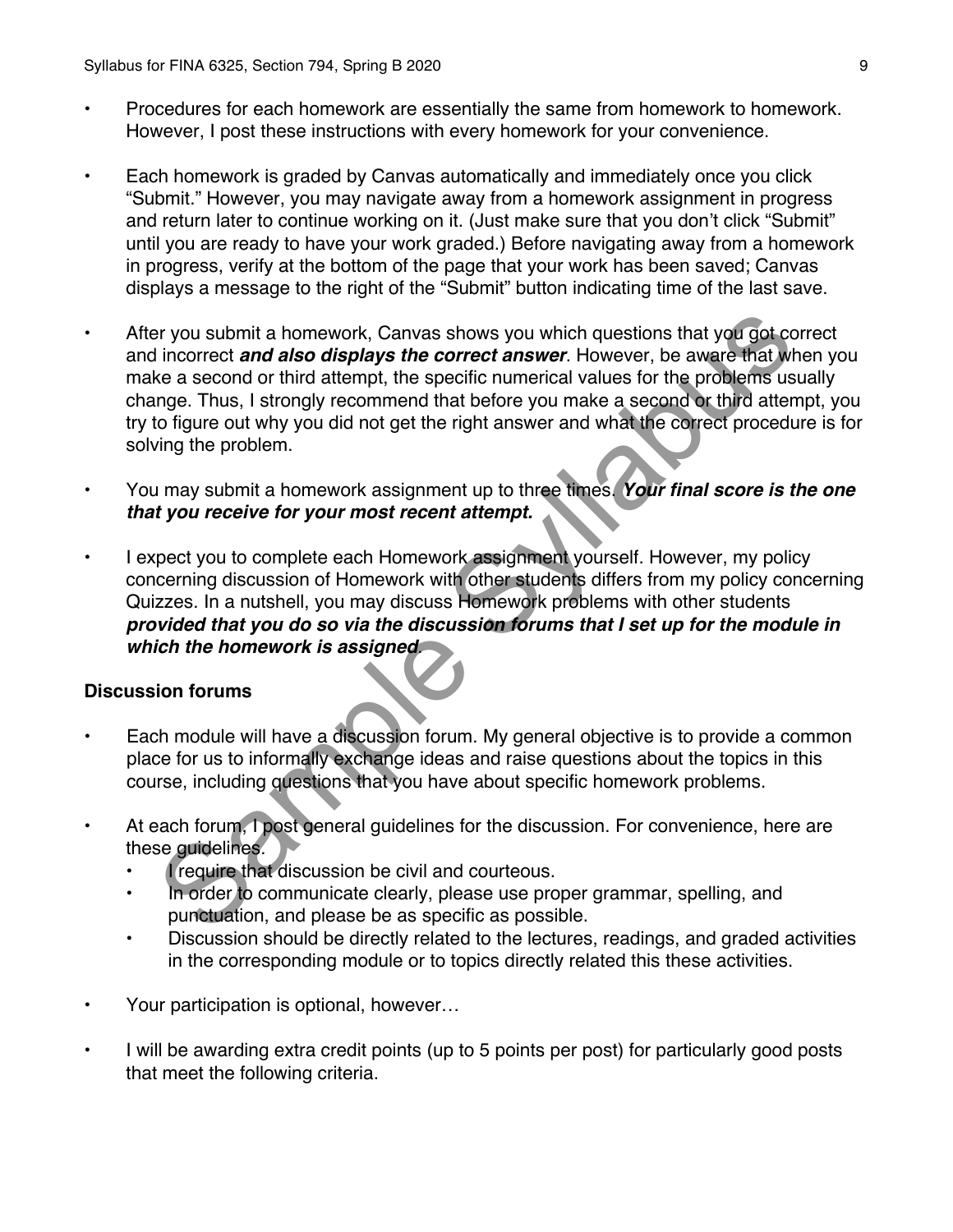- Your post must be **original** in order to earn credit. Specifically, your post is eligible for extra credit only if it does not essentially repeat what someone else has already posted.
- Your post must be **substantive** in order to earn credit. By substantive, I mean that your post has meaningful content; hence addressing it advances our understanding.
- I welcome and encourage all questions. Nonetheless, if the answer to your question is *clearly addressed* in the lecture or readings, then your post will not be eligible for extra credit; but it still is worthwhile to raise if it helps you understand something!
- I cap extra credit points that can be earned in a given discussion forum at 20 points.
- Because the course is self-paced, the forums will remain open for participation all semester. However, in order to avoid getting overwhelmed with the extra credit grading at the end of the semester, I set up staggered deadlines for posts that will be eligible for extra credit. These deadlines will appear as "due dates" on the Syllabus page and in the forum instructions. The deadlines correspond to the last "due date" for quizzes and homework assignments in the module.

# Student Authentication

# **Student Authentication Policy and Procedures at UTPB**

UTPB requires that each student who registers for an online course is the same student who participates in, completes, and receives credit for the course. UTPB's Distance Education Policy requires faculty members to employ at least two methods of verification to ensure student identities. To access online courses students must login to the UTPB learning management system using their unique personal identifying username and secure password. UTPB's Distance Education Policy requires at least one additional student identification method within the course that has been determined and approved by the faculty or academic program. This course satisfies the second method of student authentication by presentation of approved photo ID through a web cam and video recorded proctoring during assessment (LockDown Browser and Respondus Monitor). Approved photo identifications are: passports, government issued identification, driver's licenses, military ID from DoD; dual credit and early college high school students use school district identifications. b extra credit points triat can be earlied in a given discussion fortun at zo point<br>actuals the course is self-paced, the forums will remain open for participation all<br>nearly However, in order to avoid getting overwhelmed

The University has a contract with Respondus that provides online UTPB faculty with an electronic test proctoring service that also serves as a second method of student authentication. Respondus Monitor both locks down the student's browser preventing the student from accessing the web or computer files during an exam and video records the student during the exam period. Students present their ID into the camera (which UTPB requires for all online courses) to authenticate themselves, and the camera records the student and their surrounding environment during the test.

Your only technical requirements are a computer, webcam, and a decent internet connection.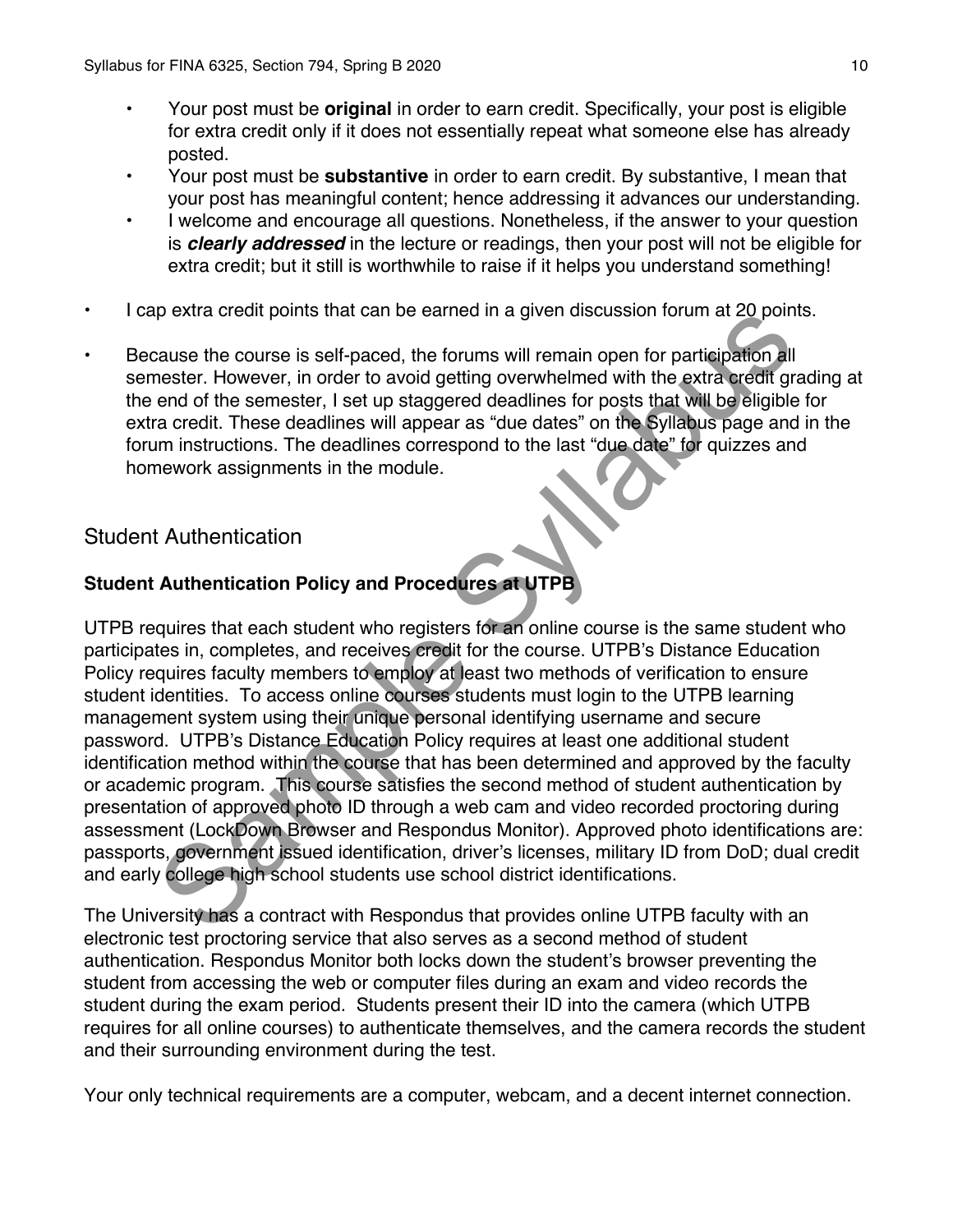## **Procedures In This Course**

In this course, I require Lockdown Browser and Respondus Monitor when you take a quiz. I do not require these tools for other graded activities. For an introduction to the Respondus LockDown Browser, please view the video at this URL: http://www.respondus.com/products/lockdown-browser/student-movie.shtml

Please do NOT communicate with other people while you are taking a quiz. *However, I do permit you to use your class notes (hand written or printed in advance) and, should you think it necessary, your calculator.* You also have my permission to log into our course on a second device. (You will need to take the quiz in LockDown Browser on your primary computer, however.) Note: you will need to review results from quiz attempts in the LockDown Browser.

### **Installing LockDown Browser On Your Computer**

Please read and follow the instructions presented on the Student Authentication page in the Welcome module for our course.

# **Grading**

#### **Grading procedures**

- All quizzes and homework assignments are graded by Canvas immediately on submission.
- You may have up to three attempts on each quiz and homework assignment. However, keep in mind that *your score for a given graded activity is the score on your most recent attempt*.
- If you think that a question on your quiz or homework was misgraded, or you think that your answer was really close but you did not receive any points, please don't hesitate to contact me. Send me the specific details about the assignment and the question/problem, and I will be happy to review your work. meter and the specific distance in the anti-<br>there is a convert to the solution of course in the specific of the syle<br>in the sylve sylvan method of the field in LockDown Browser on your primary<br>r, however.) Note: you will
- I grade special assignments, if any, manually. My objective is to return graded special assignments within three days of the "due date" (or the date when you submit your work, whichever is later).
- I grade discussion forums for extra credit after their "due date" and will post these extra credit points within a week of the "due date."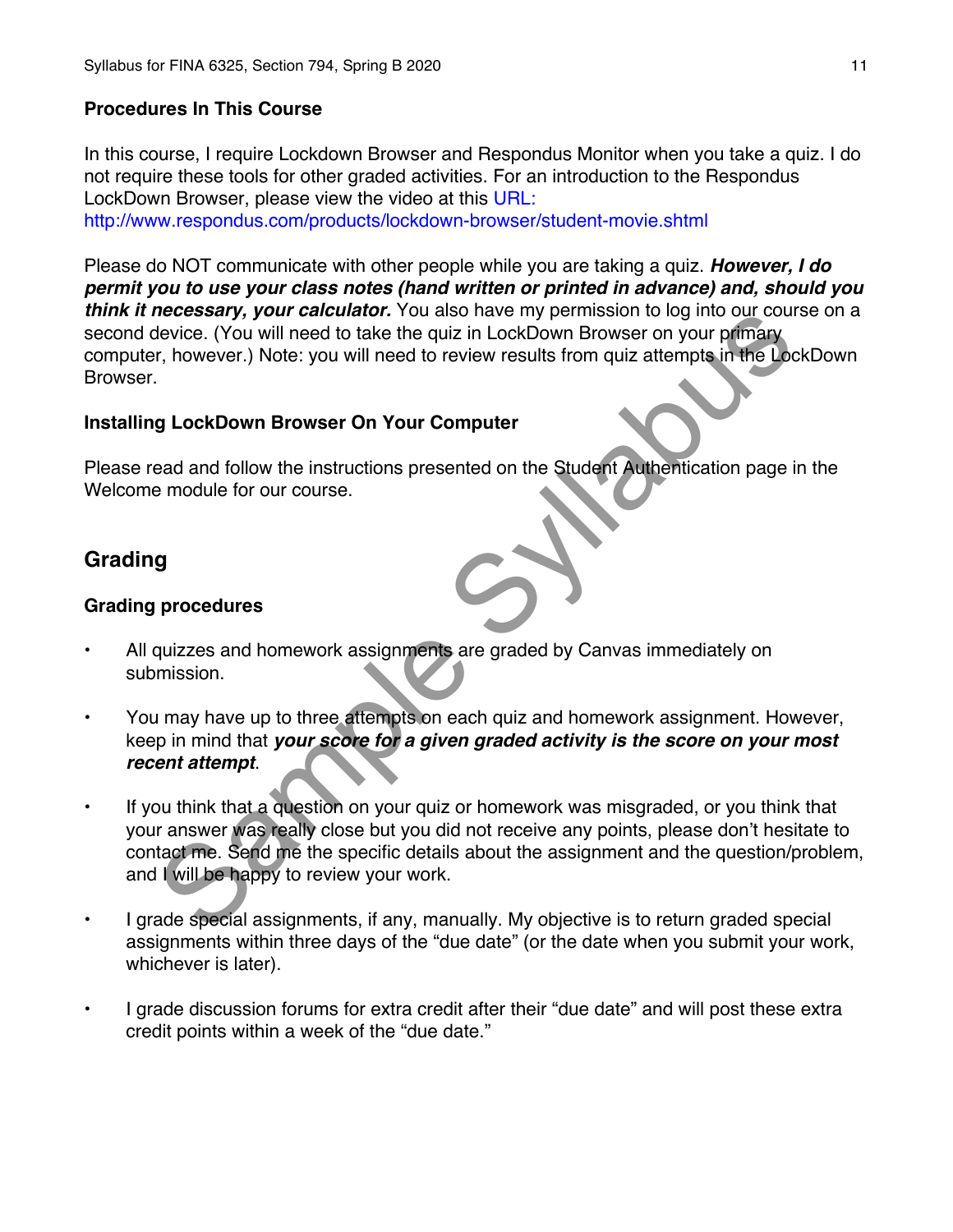#### **Your course grade**

- For this semester, I designed two primary types of activities in this course to assess your learning: quizzes and homework. (I reserve the option to make other special assignments available for credit as appropriate.)
- Each graded activity (specifically, a quiz, homework, or any special assignment that I add during the semester) is worth a specified number of points. The official point information is in the instructions in Canvas for each activity.
- At the end of the semester, I total up the points that you earned and calculate the percentage that you earned out of the total possible points. This percentage will be your numerical course average. Extra credit points that you earn are included in the numerator of this calculation but not the denominator. the end of the semester, I total up the points that you earned and calculate the<br>centage that you earned out of the total possible points. This percentage will be<br>nerical course average. Extra credit points that you earn a

Letter grade in this course: your numerical course average determines your letter grade:

- 89.7%-100%: A
- 79.7%-89.6%: B
- 69.7%-79.6%: C
- 59.7%-69.6%: D
- 0%-59.6%: F

I reserve the option to adjust letter grade cutoff points downward (i.e. to "curve" the grade scale). However, I don't make this decision until the end of the semester.

#### **Make-up work, late assignments, and incomplete course grades**

- Because this course is self-paced, the question of make-up work and late assignments is not relevant except at the end of the semester.
- *All graded work MUST be completed by the end of the semester*. The last day of the semester is a hard deadline.
- I do not give an incomplete except under what I judge to be extreme circumstances. Hence, I strongly encourage you to keep up with the recommended "due dates" that are posted in the course.

## **Policy on scholastic dishonesty**

- The integrity of a university degree depends on the integrity of the work done for that degree by each student. The University expects a student to maintain a high standard of individual honor in all scholastic work (*Rules and Regulations of the Board of Regents)*.
- Scholastic dishonesty includes, but is not limited to cheating, plagiarism, collusion, the submission for credit of any work or materials that are attributable in whole or in part to another person, any act designed to give unfair advantage to a student, or the attempt to commit such acts. Detailed information on scholastic dishonesty along with disciplinary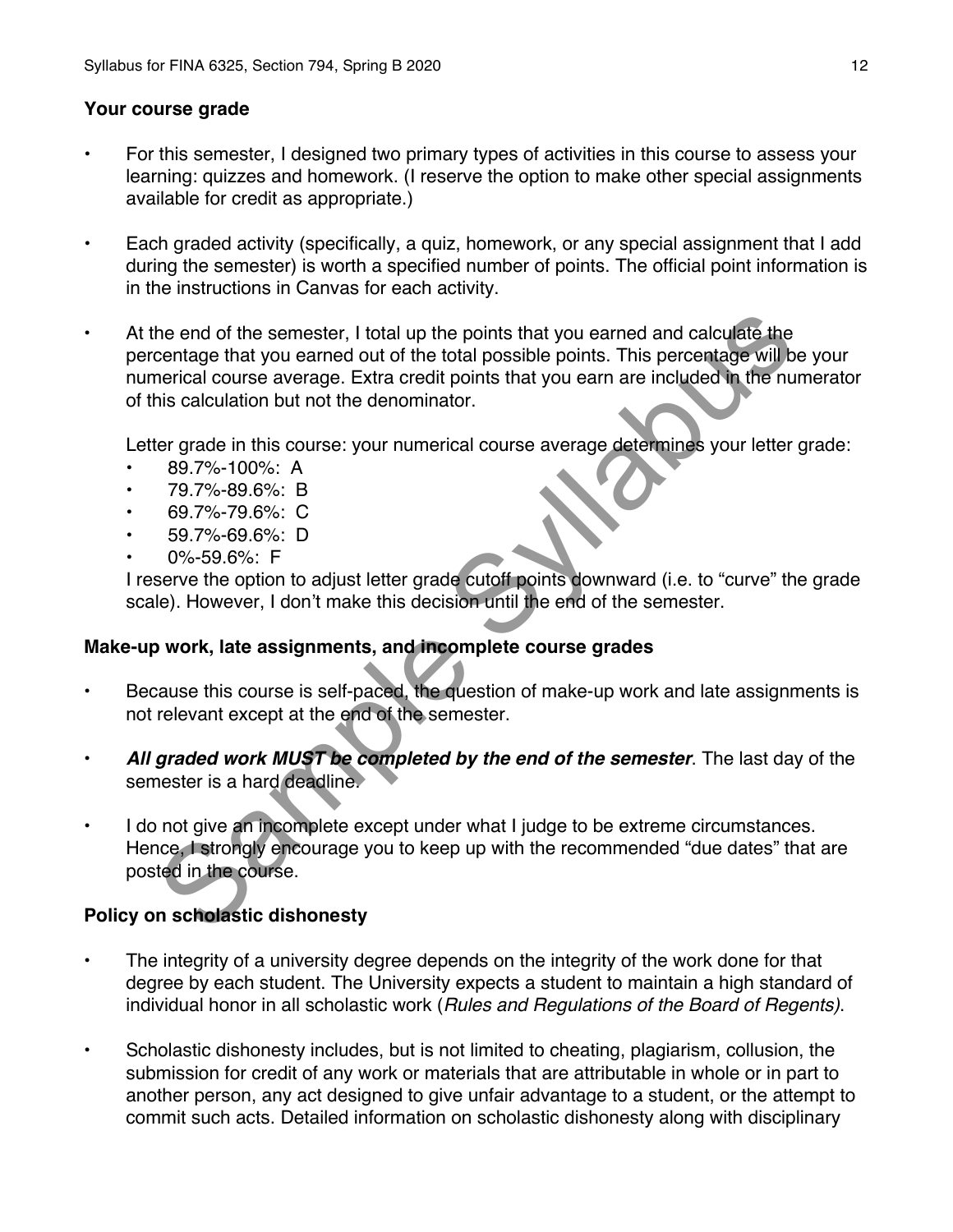procedures is outlined in the *Handbook of Operating Procedures*, Part 5, Section 1: Scholastic Dishonesty, and the section on "Student Conduct" in the UTPB *Student Guide*. (You can download the latter with the following URL: https://www.utpb.edu/assets/images/student-code-of-conduct-2019.pdf)

• We do not have group projects in this course. *All work must be your own.* Plagiarism of any sort will earn you a zero on the graded activity in question. If you copy from another student in this course, that student may also receive a zero for the activity. If your dishonesty is repeated or blatant, you may be assigned a failing grade in the course, regardless of your point total, and referred to the Dean of Students for disciplinary action.

# Course Schedule and Module

*Note: course content is organized at two levels. I call the top level a "module," and our course in Canvas is organized in this way. Each module has two or three parts. Please see the Syllabus page in Canvas for the recommended completion dates for activities. These appear as "due dates" (although keep in mind that all activities are open until the end of the semester).* artiess of your point total, and telefred to the beam of studients tot disciplinary<br>
Schedule and Module<br>
urse content is organized at two levels. I call the top level a "module," and our<br>
is is organized in this way. Each

# **Module 1: Futures Contracts and Margin Accounts**

### Part 1.A: Introduction to Futures Contracts

- Lecture 1A: Basics of Futures Contracts
- (Optional) reading assignment: Sections 1.1-1.4 in the textbook by Hull.
- Video tutorials from CME (assigned in the Lesson).
- Graded activities: Quiz 1A and Homework 1A.
- **\earning objectives: at the end of Part 1.A, a student should be able to do the following.** 
	- Describe the basic features of futures and forward contracts.
	- Explain the basics of how contracts are created.

## Part 1.B: Futures Margin Accounts

- Lecture 1B: Futures Margin Accounts
- (Optional) reading assignment: Sections 2.1-2.5 in the textbook by Hull.
- Graded activities: Quiz 1B and Homework 1B.
- ! Learning objectives: at the end of Part 1.B, a student should be able to do the following.
	- Explain how a futures margin account works.
	- Calculate the change in value of a futures account when futures prices change.
	- Explain how futures markets minimize default risk by means of the clearinghouse and the procedure of marking futures accounts to market.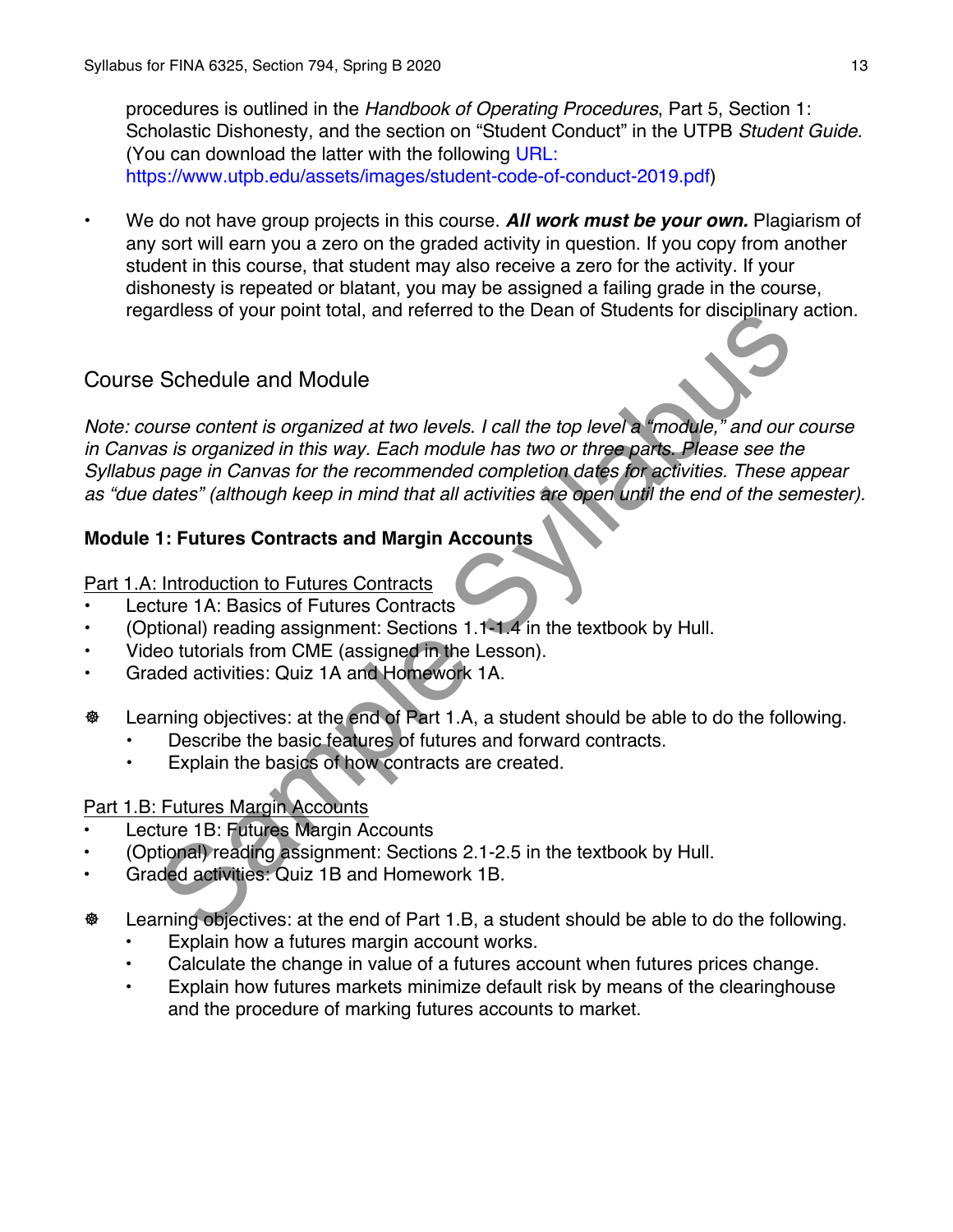## **Module 2: Introduction to Futures Markets and Hedging with Futures**

## Part 2.A: Futures Trading

- Lecture 2A: Futures Trading
- (Optional) Lecture 2A Appendix on order types
- (Optional) Reading assignment: Sections 2.3, 2.6-2.9, and 2.11 in the textbook by Hull.
- Supplemental reading from the CME (online and PDF).
- Graded activities: Quiz 2A and Homework 2A.
- ! Learning objectives: at the end of Part 2.A, a student should be able to do the following.
	- Explain the basic mechanics of how futures trade in futures markets.
	- Describe the basic types of simple futures trades that can be performed for speculation and arbitrage.
	- Describe the important differences and similarities between forward contracts and futures contracts. The Explain the basic metric A, a student since the duce the duce the duce the properties. At the end of Part 2.A, a student shoped that the duce the contract purchase of simple futures mately people the basic types of sim

# Part 2.B: Introduction to Hedging with Futures

- Lecture 2B: Principles of Basic Hedging
- (Optional) Reading assignment: Sections 3.1-3.2 in the textbook by Hull.
- Graded activities: Quiz 2B.
- **\earning objectives: at the end of Part 2.B, a student should be able to do the following.** 
	- Explain the basic principles of hedging with forward and futures contracts.
	- Describe how to set up and close out a basic hedge.

# Part 2.C: Practical Problems in Basic Hedging

- Lecture 2B: Practical Problems in Hedging
- (Optional) Reading assignment: Section 3.3 in the textbook by Hull.
- Graded activities: Homework 2C.
- **\earning objectives: at the end of Part 2.C, a student should be able to do the following.** 
	- Calculate effective price when a hedge is used to reduce future price risk.
	- Calculate basis risk and explain what it means for the hedger.

# **Module 3: Risk Management: Hedging with Futures**

## Part 3.A: Hedging with Equity Index Futures

- Lecture 3A: Hedging with Equity Index Futures
- Supplemental reading from the CME.
- Graded activities: Quiz 3A and Homework 3A.
- ! Learning objectives: at the end of Part 3.A, a student should be able to do the following.
	- Describe the elements of an equity index futures contract.
	- Explain how to hedge equity portfolios with equity index futures.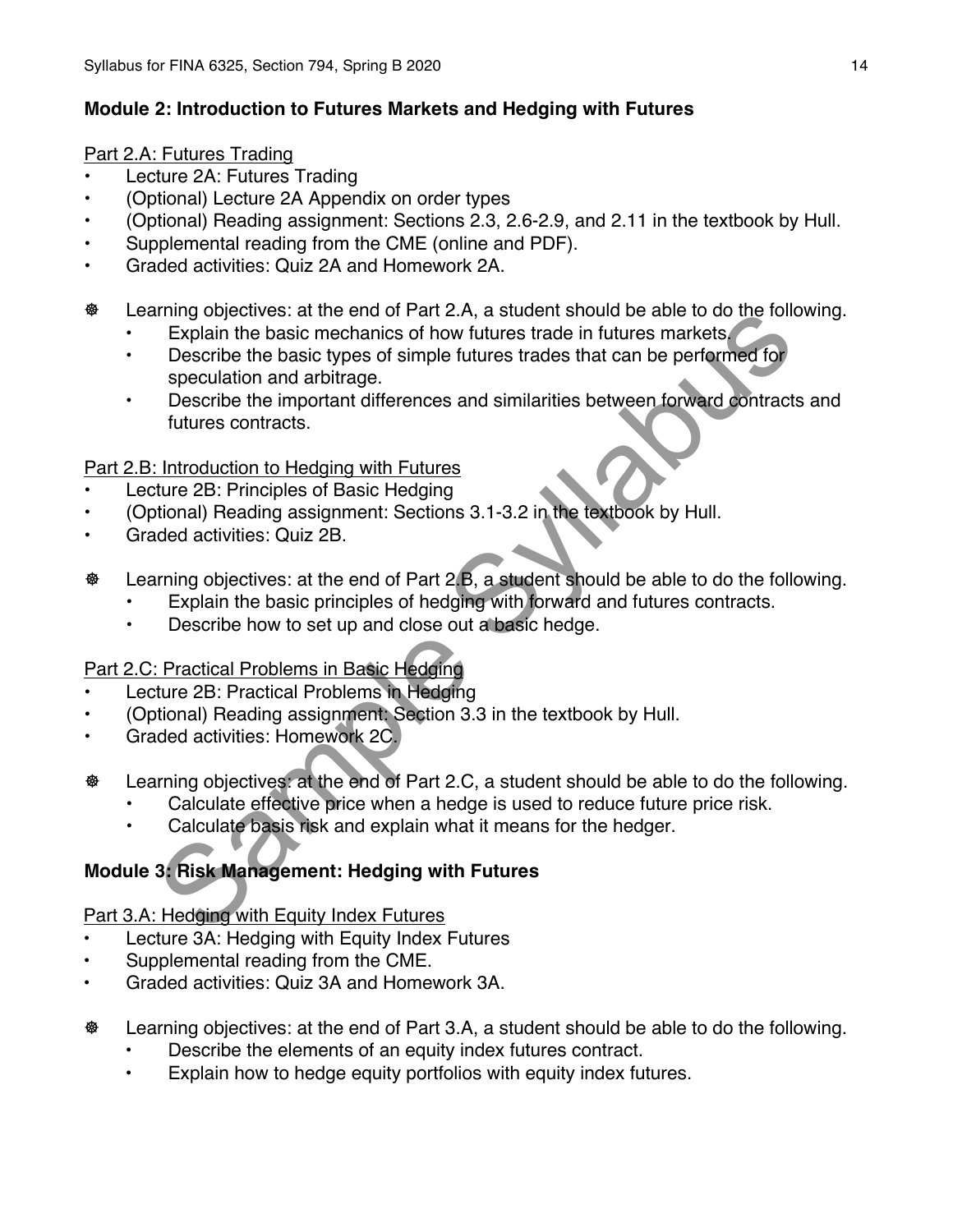Part 3.B: Hedging in Practice

- Lecture 3B: More on Hedging in Practice
- Supplemental reading from the CME.
- (Optional) Reading assignment: Sections 3.4 and 3.6 in the textbook by Hull.
- Graded activity: Homework 3B.
- ! Learning objectives: at the end of Part 3.B, a student should be able to do the following.
	- Explain how to execute cross hedging.
	- Describe the basics of dynamic hedging.

## **Module 4: Futures Pricing**

Part 4.A: Interest Rate Conventions

- Lecture 4A: Interest Rates and Calculations
- (Optional) Reading assignment: Sections 4.1-4.6 and the chapter 4 appendix in the textbook by Hull. 4: Futures Pricing<br>
1. Interest Rate Conventions<br>
titure 4A: Interest Rates and Calculations<br>
titure 4A: Interest Rates and Calculations<br>
titure 4A: Interest Rates and Calculations<br>
titure 4A: Interest Rates and of Part 4.
- Graded activity: Homework 4A.
- **\@** Learning objectives: at the end of Part 4.A, a student should be able to do the following.
	- Explain the procedures for measuring interest rates when working with derivatives.
	- Apply time value of money calculations based on continuous compounding.

## Part 4.B: Valuation of Forward and Futures Contracts

- Lecture 4B: Basics of Forward and Futures Prices
- (Optional) Reading assignment: Sections 5.1-5.5, 5.7, 5.8 in the textbook by Hull.
- Graded activities: Homework 4B.
- **\earning objectives: at the end of Part 4.B, a student should be able to do the following.** 
	- Describe the role of arbitrage in forward and futures pricing models.
	- Describe basic forward pricing when underlying assets provide no income, and when underlying assets provide a known (future) income.

# **Module 5: Applications of Futures Pricing**

# Part 5.A: Pricing of Commodity Futures, Part A

- Lecture 5A: Pricing of Commodity Futures: Investment Commodities
- (Optional) Reading assignment: Sections 5.11 and 5.13 in the textbook by Hull.
- Graded activities: Quiz 5A and Homework 5A.
- ! Learning objectives: at the end of Part 5.A, a student should be able to do the following.
	- Describe the procedures for determining the value of a commodity futures contract.
	- Explain the role that arbitrage plays in the pricing.
	- Apply the pricing formulas to determine appropriate hedging strategies with investment commodity futures.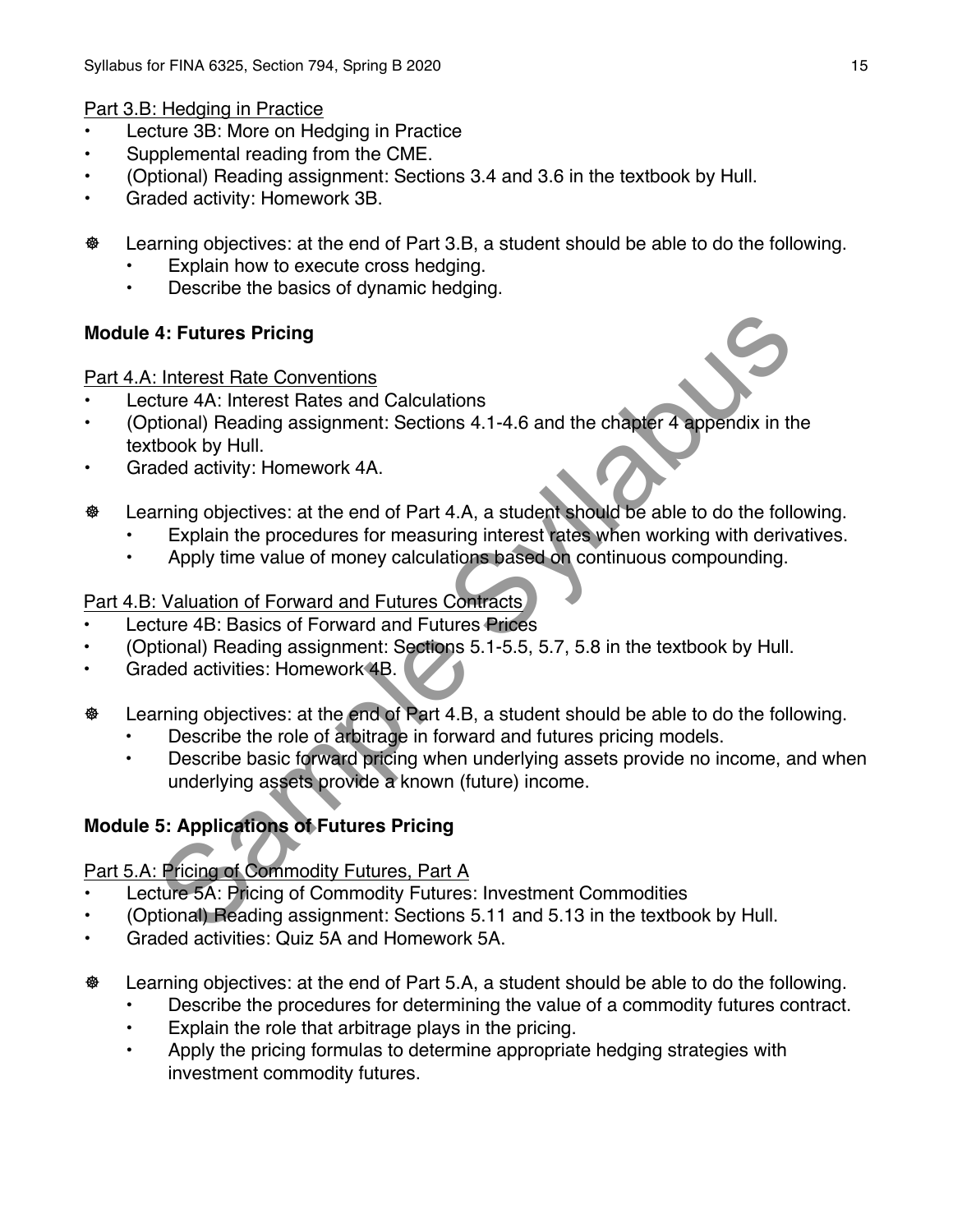# Part 5.B: Pricing of Commodity Futures, Part B

- Lecture 5B: Pricing of Commodity Futures: Consumption Commodities
- (Optional) Reading assignment: Section 5.12 in the textbook by Hull.
- Graded activities: Homework 5B.
- ! Learning objectives: at the end of Part 5.B, a student should be able to do the following.
	- Describe the role that arbitrage plays in the pricing.
	- Explain the distinction between investment commodities and consumption commodities and the implications for pricing.
	- Apply the pricing formulas to determine appropriate hedging strategies with investment commodity futures.

Part 5.C: Pricing of Equity Index Futures

- Lecture 5C: Pricing of Equity Index Futures
- (Optional) Reading assignment: Section 5.9 in the textbook by Hull.
- Graded activities: Homework 5C.
- **\earning objectives: at the end of Part 5.C, a student should be able to do the following.** 
	- Describe the procedures for determining the value of an equity index futures contract.
	- Explain the limitations of these procedures.

Part 5.D: Pricing of Currency Futures

- Lecture 5D: Pricing of Currency Futures
- (Optional) Reading assignment: Section 5.10 in the textbook by Hull.
- Graded activities: Quiz 5D and Homework 5D.
- **\earning objectives: at the end of Part 5.D, a student should be able to do the following.** 
	- Describe the procedures for determining the value of a currency futures contract.
- Explain the similarilities and differences between currency futures and currency forward contracts. Apply the phrang tomulas to determine appropriate nedging strategies with<br>
investment commodity futures<br>
Exception of Equity Index Futures<br>
Extreme 5C: Pricing of Equity Index Futures<br>
true 5C: Pricing of Equity Index Futu
	- Apply the valuation models to currency forward contracts.
	- Explain the limitations of these procedures.

Our Communications<sup>\*</sup>

# **Announcements and Calendar**

- Canvas includes a calendar of the "due dates" for graded activities; please see bottom of the Syllabus page in the course. The Home page (also called the "Modules" page) displays all course activities and is organized by Module.
- As the semester progresses, I post announcements on a variety of issues, including current news related to our course, changes or additions to assigned readings, or other things that I think may be beneficial for you to know. Always check the Announcements when you log into the course.